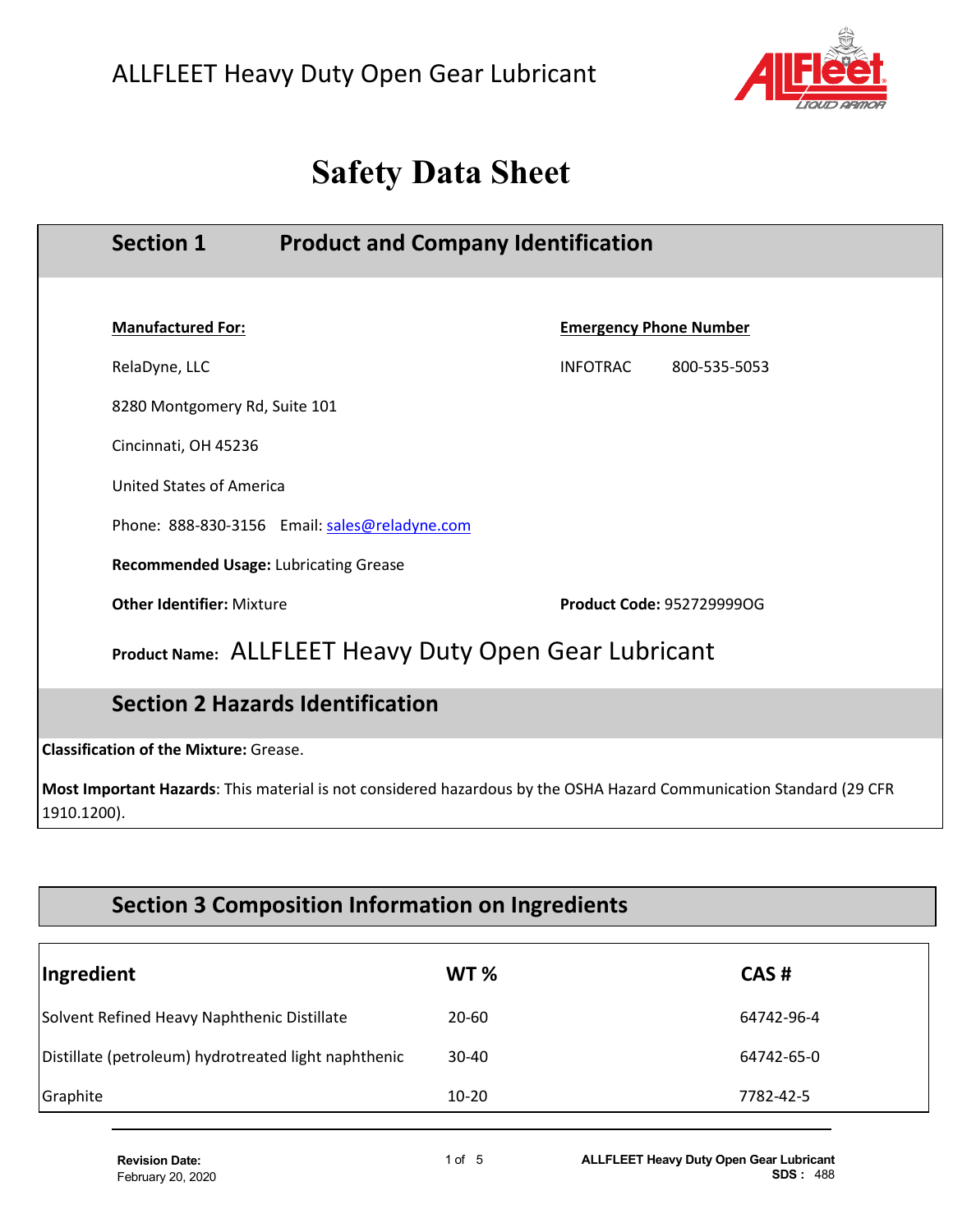

### **Section 4 First Aid Measures**

**Eyes:** Flush eyes with running water for at least 15 minutes. If redness, burning, blurred vision or irritation persists, get medical attention.

**Skin:** Flush skin with water, wash with soap and water. If irritation occurs, get medical attention. Remove contaminated clothing. Do not reuse clothing until cleaned.

**Ingestion:** Do NOT induce vomiting and obtain medical attention. Have victim rinse mouth out with water.

**Inhalation:** Remove victim to fresh air. Get medical attention if symptoms occur.

### **Section 5 Fire Fighting Measures**

#### **Flammable Properties:**

Base Oil Flash point: 240°C (ASTM D92) Flammable limits in air: N/A Auto ignition temperature: N/A

**Extinguishing media:** CO<sub>2</sub>, dry chemical, foam

#### **Special firefighting measure:**

Procedures for an oil fire should be utilized. Use self-contained breathing apparatus. Use foam or dry chemical to extinguish fire. Water may be used only to keep surrounding containers cool. Firefighters should wear proper protective equipment and selfcontained breathing apparatus with full face piece operated in positive pressure mode.

### **Section 6 Accidental Release Measures**

- **Eliminate ignition sources and ventilate area.** • **Advise EPA/state agency if required.**
- 
- **Contain spill and keep from entering waterways or sewers.** • **Treat contaminated absorbent same as spilled product.**

### **Section 7 Handling and Storage**

**Precautions for safe handling.** Observe Good Industrial Practices.

**Conditions for safe storage, including any incompatibilities.** Store in original tightly closed container. Store away from incompatible materials (See section 10 of the SDS).

### **Section 8 Personal Protection/ Exposure Controls**

**Engineering Controls:** Use adequate ventilation to keep vapors and mists of this material below applicable standards. Recommended work place control parameters - based on mineral oil ACGIH TWA 5 mg/m<sup>3</sup>.

- 
- **Absorb spillage with inert absorbent material.** • **Use proper personal protective equipment for clean-up.**
	-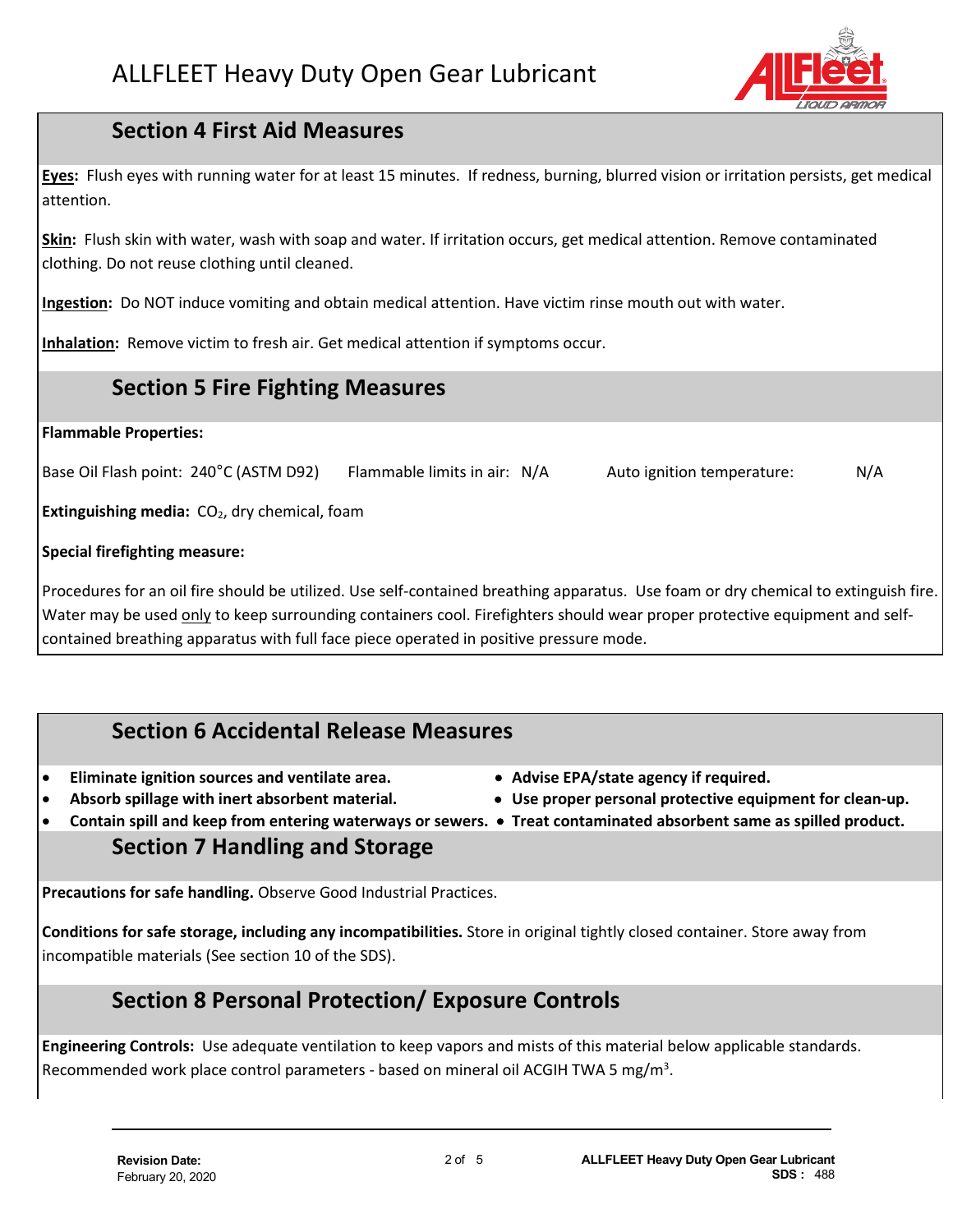## ALLFLEET Heavy Duty Open Gear Lubricant



**Respiratory Protection:** If engineering controls do not maintain airborne concentrations to a level which is adequate to protect worker health, an approved respirator must be worn. Respirator selection, use and maintenance should be in accordance with the requirements of the OSHA Respiratory Protection Standard, 29 CFR 1910.134.

**Skin Protection:** Use protective clothing that is chemically resistant to this product.

**Eye Protection:** Use safety glasses or goggles with side shields.

**Other/General Protection:** Always use good chemical hygiene**.** 

#### **Occupational Exposure Limits**

#### **U.S.OSH Table Z-1 Limits for Air Contaminants (29CFR 1910.1000)**

| Component<br>Distillates (petroleum), Hydrotreated<br>Heavy Naphthenic (CAS 64741-96-4)               | <b>PEL</b><br>5 mg/m <sup>3</sup> | <b>Form</b><br>mist      |              |
|-------------------------------------------------------------------------------------------------------|-----------------------------------|--------------------------|--------------|
| Distillates (Petroleum)Solvent-dewaxed<br>Heavy Paraffinic (CAS 64742-65-0)                           | 5 mg/m <sup>3</sup>               | mist                     |              |
| <b>ACGIH Components</b><br>Distillates (petroleum), Hydrotreated<br>Heavy Naphthenic (CAS 64741-96-4) | <b>STEL</b><br>10 mg/m $3$        | <b>TWA</b><br>5 mg/m $3$ | Form<br>mist |
| Distillates (Petroleum)Solvent-dewaxed<br>Heavy Paraffinic (CAS 64742-65-0)                           | 10 mg/m $3$                       | 5 mg/m <sup>3</sup>      | mist         |

### **Section 9 Physical and Chemical Properties**

| Color:                                                                                            | <b>Black</b>             | <b>Vapor Pressure:</b>          | N/A          | Solubility in Water: Insoluble |               |
|---------------------------------------------------------------------------------------------------|--------------------------|---------------------------------|--------------|--------------------------------|---------------|
|                                                                                                   | Appearance: heavy liquid | % Volatile by Volume: N/A       |              | <b>Evaporation Rate N/A</b>    |               |
| Odor:                                                                                             | Characteristic           | Vapor Density (air = $1$ ): N/A |              | (Butyl Acetate = 1):           | $\leq 1$      |
| <b>Boiling Point: N/A</b>                                                                         |                          | <b>Reactivity in Water:</b>     | Non-reactive | <b>Specific Gravity:</b>       | $0.90 - 0.91$ |
| <b>Flammability Class:</b> Combustible IIIB estimated<br><b>Flash Point Class: Combustible II</b> |                          |                                 |              |                                |               |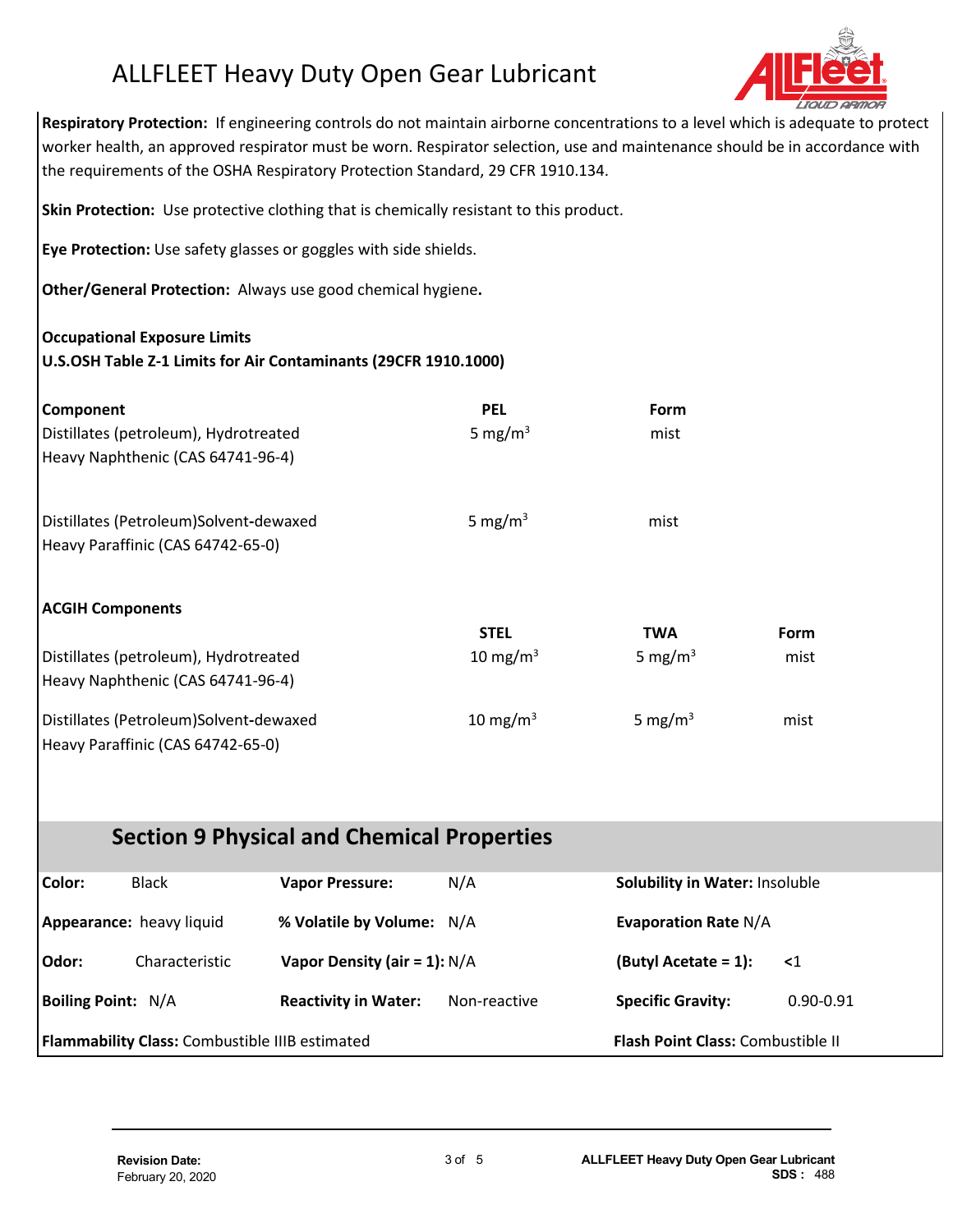## ALLFLEET Heavy Duty Open Gear Lubricant



|                                                                              | LIUULI HITIIIUT                                       |  |
|------------------------------------------------------------------------------|-------------------------------------------------------|--|
| <b>Section 10 Stability and Reactivity</b>                                   |                                                       |  |
| <b>Stability: Stable</b><br><b>Conditions to avoid:</b> Sources of ignition. | Incompatibility: Strong oxidizing or reducing agents. |  |
| Decomposition Products: Oxides of Carbon and Hydrogen.                       | Hazardous Polymerization: Will not occur.             |  |
| <b>Section 11 Toxicological Information</b>                                  |                                                       |  |
| Likely Routes of Exposure: Inhalation, skin, eyes and ingestion.             |                                                       |  |
| <b>Potential Health Effects:</b>                                             |                                                       |  |
| Eye Effects: This mixture may cause temporary irritation.                    |                                                       |  |
| Skin Effects: No irritation is expected.                                     |                                                       |  |
| Oral Effects: May cause discomfort. This material is a low injection hazard. |                                                       |  |
| Inhalation Effects: No irritation is expected.                               |                                                       |  |
| <b>Toxicological Data:</b>                                                   |                                                       |  |
| ATE oral is > 5,000 mg/kg estimated.                                         |                                                       |  |
| ATE dermal is > 5,000 mg/kg estimated.                                       |                                                       |  |
| <b>Components:</b> Graphite (CAS 7782-42-5)                                  |                                                       |  |
| LD50 - Rat >10,000 mg/kg                                                     |                                                       |  |

### **Section 12 Ecological Information**

Not classified due to inadequate data available on this mixture. Highly recommend avoidance of release to the environment.

### **Section 13 Disposal Considerations**

Avoid release to the environment. Dispose in a safe manner in accordance with national, state and local regulations. Not a RCRA hazardous waste if uncontaminated.

### **Section 14 Transportation Information**

**Dot Shipping Label:** Not regulated by DOT.

**IATA**: Not regulated as dangerous goods.

**IMDG:** Not regulated as dangerous goods.